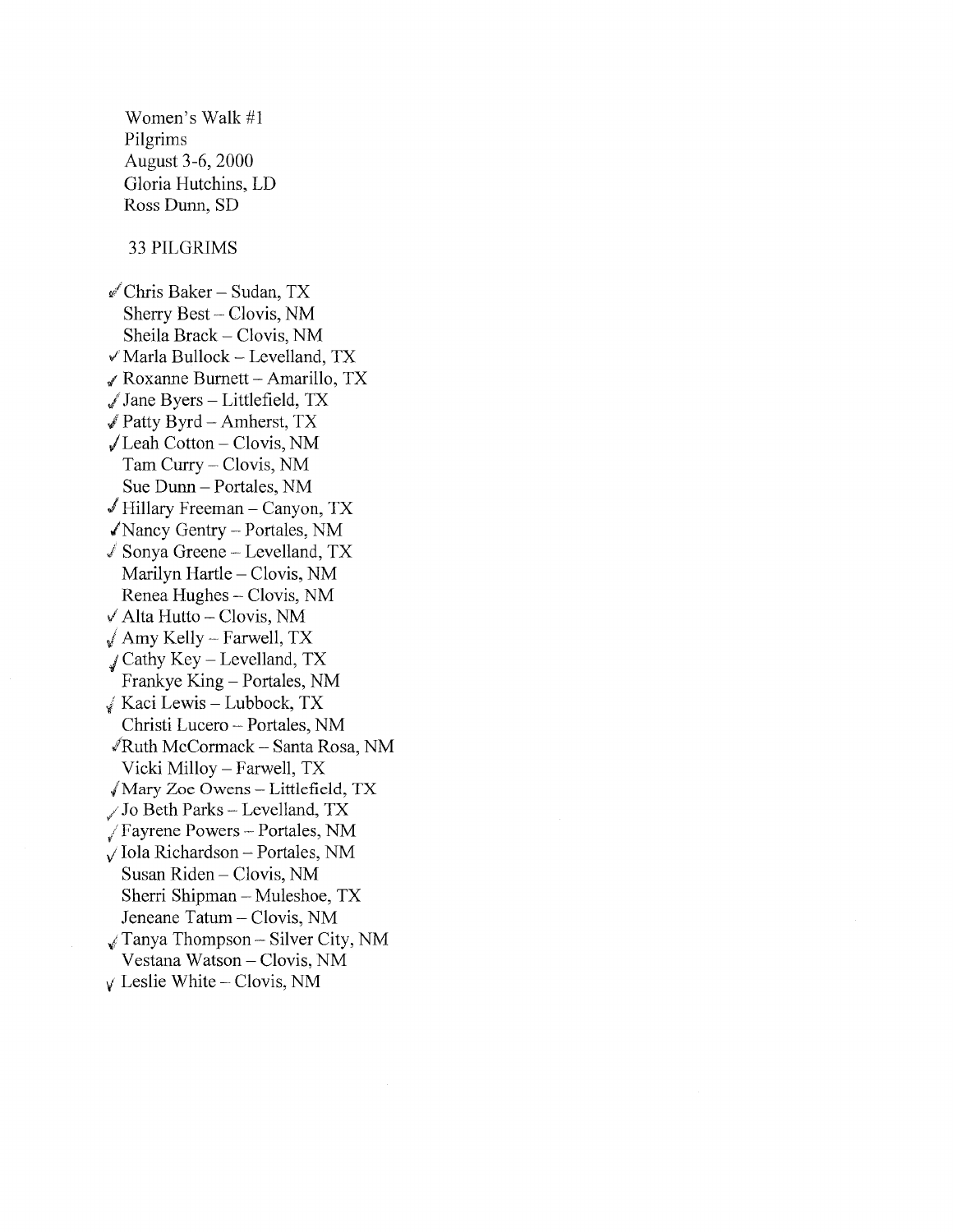Women's Walk #1 Team August 3-6, 2000 Gloria Hutchins- LD Ross Dunn- SD Roberta Howard- TL  $\sqrt{Kay}$  Graves – ATL Kendale Burch - TL Lorraine Weingates - ATL Virginia Steinle- TL Jeanie Eichenberger- ATL Twyla Lusk - TL  $\checkmark$  Jennifer Allen - ATL Doris Ford - TL t Joyce Ketcherside- ATL Sissy Thatcher- TL Robbi Actkinson- ATL Alison Isbell - AMD Joyce Ketcherside √Terri Peel -BR Nita Dunn -ALD / Jody Boudreaux-Wilson ASD  $\sqrt{\text{Ted}}$  Wilson – ASD John Rollinson- ASD Denece Robbins- ALD Carolyn George -ALD Alice Richmond - ALD Tresa Pond -AMD James Robbins ASD Cindy Herman - ALD Tammy Northcutt- ALD Hayley Christian - Head Angel Karen Schilling - Angel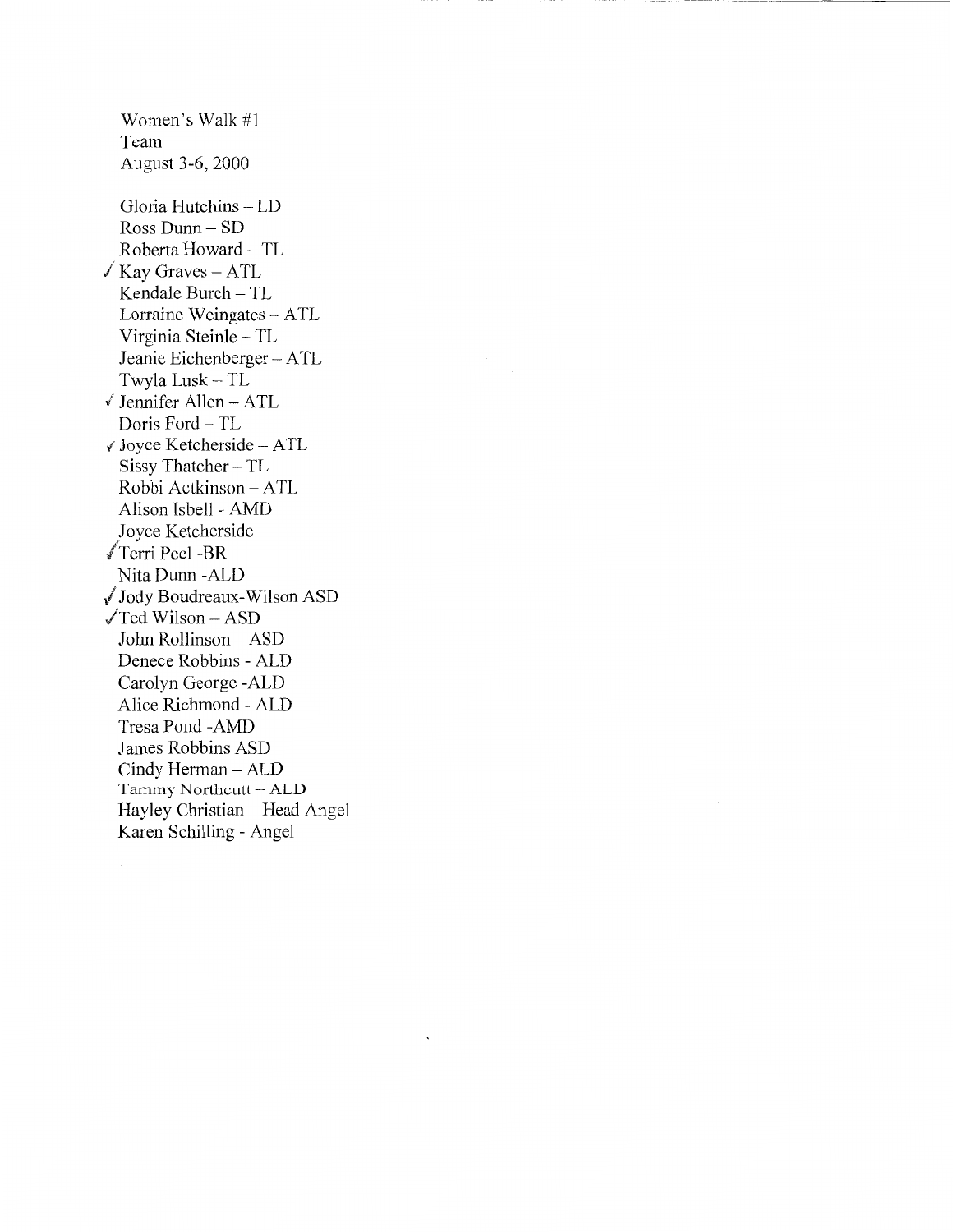Men's Walk #1 August 24-27, 2000 Mac Eichenberger- LD Mark Scott - SD

## 28 PILGRIMS

Kelly Ashcraft Bob Bailey Gary Bender Tim Carpenter Michael Chaves Will Cockrell Doug Cotton Eric Daale Wayne Dendy T. J. Floyd Bryon Freemon Mark Freeman Richard Gallegos Gerald Garland Johnny Glover Greg Hartle Ted Hartley Tim Hartley Ross Hillock Tim Kasel Wayne Kinman Dusty Leatherwood Terry Leatherwood Lonnie Leslie Tom Lipinski Johnnie Rucker Anthony Scott Grant Wilson

Clovis, NM Nara Visa, NM Clovis, NM Lubbock, TX Portales, NM Clovis, NM Clovis, NM Clovis, NM Clovis, NM Clovis, NM Dimmitt, TX Canyon, TX Clovis, NM Clovis, NM Alamogordo, NM Clovis, NM Clovis, NM Albuquerque, NM Lubbock, TX Farwell, TX Clovis, NM Clovis, NM Clovis, NM Clovis, NM Clovis, NM Texico, NM Clovis, NM Tucumcari, NM